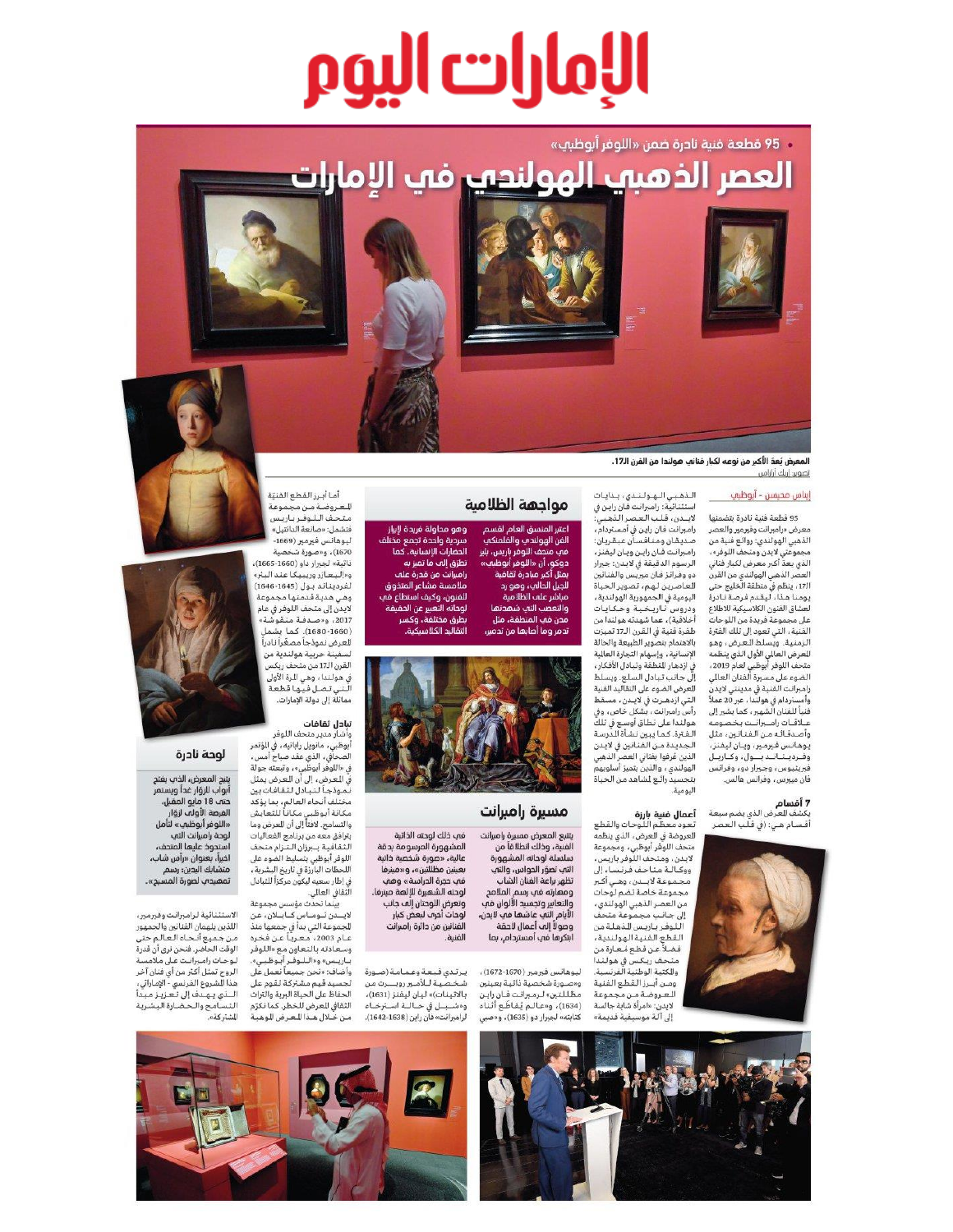**Emarat El Youm 13 February 2019 Inas Moheisen**

# **"95 Rare Artworks at Louvre Abu Dhabi – The Dutch Golden Age in the UAE"**

*The exhibition of 17th century Dutch masters is considered to be the largest of its kind.*

95 rare artworks are featured in the exhibition "Rembrandt, Vermeer and the Dutch Golden Age. Masterpieces from The Leiden Collection and the Musée du Louvre," which is considered to be the largest show of 17<sup>th</sup> century Dutch masters ever organized in the Arabian Gulf. The exhibition will offer classical art lovers an exceptional opportunity to view a unique collection of paintings from the Dutch Golden Age. The first global show hosted by Louvre Abu Dhabi in 2019, it surveys Rembrandt's artistic career in the Dutch cities of Leiden and Amsterdam through some 20 works by the renowned artist. The exhibition also sheds light on the master's relationship with friends and rivals, including Johannes Vermeer, Jan Lievens, Ferdinand Bol, Carel Fabritius, Gerrit Dou, Frans van Mieris, and Frans Hals.

### *6 sections*

The exhibition consists of six sections: *At the Heart of the Dutch Golden Age*; *Extraordinary Beginnings: Rembrandt van Rijn in Leiden*; *The Center of the Golden Age: Rembrandt in Amsterdam*; *Fine Painting in Leiden: Gerrit Dou, Frans van Mieris, and their Contemporaries*; *Picturing Everyday Life in the Dutch Republic*; and *Historical Lessons and Tales of Morality*. It reflects the era of extraordinary expansion that Holland experienced in the  $17<sup>th</sup>$  century, as characterized by an interest in portraying nature and the human condition, or the country's contribution to global trade and the exchange ideas. The show highlights the artistic traditions that flourished during that period – particularly in Leiden, Rembrandt's hometown, as well as in the Netherlands more broadly. It also illustrates the emergence of a new school of artists from Leiden, the *fijnschilders*, known for their meticulously rendered scenes of daily life.

## *Prominent artworks*

Most of the works and pieces on display at the exhibition – which is jointly organized by Louvre Abu Dhabi, The Leiden Collection, The Louvre, and Agence France Muséums – belong to The Leiden Collection, the largest private collection of paintings from the Dutch Golden Age. They are complemented by pieces from The Louvre's impressive Dutch collections, as well as from the Rijksmuseum in the Netherlands and the Bibliothèque nationale de France.

The most prominent artworks exhibited from The Leiden Collection include: *Young Woman Seated at a Virginal* by Johannes Vermeer (ca. 1670-72); *Self-Portrait with Shaded Eyes* by Rembrandt (1634); *Scholar Interrupted at His Writing* by Gerrit Dou (ca. 1635); *Boy in a Cape and Turban (Portrait of Prince Rupert of the Palatinate)* by Jan Lievens (ca. 1631); and *Young Lion Resting* by Rembrandt (ca. 1638-42).

The most prominent artworks from The Louvre include: *The Lacemaker* by Johannes Vermeer (ca. 1669-70); *Self-Portrait* by Gerrit Dou (ca. 1660-65); and *Rebecca and Eliezer at the Well* by Ferdinand Bol (ca. 1645-46), which The Leiden Collection gifted to The Louvre in 2017. The exhibition also features a rare miniature model of a  $17<sup>th</sup>$  century Dutch warship from the Rijksmuseum in the Netherlands – marking the first time such a piece has reached the United Arab Emirates.